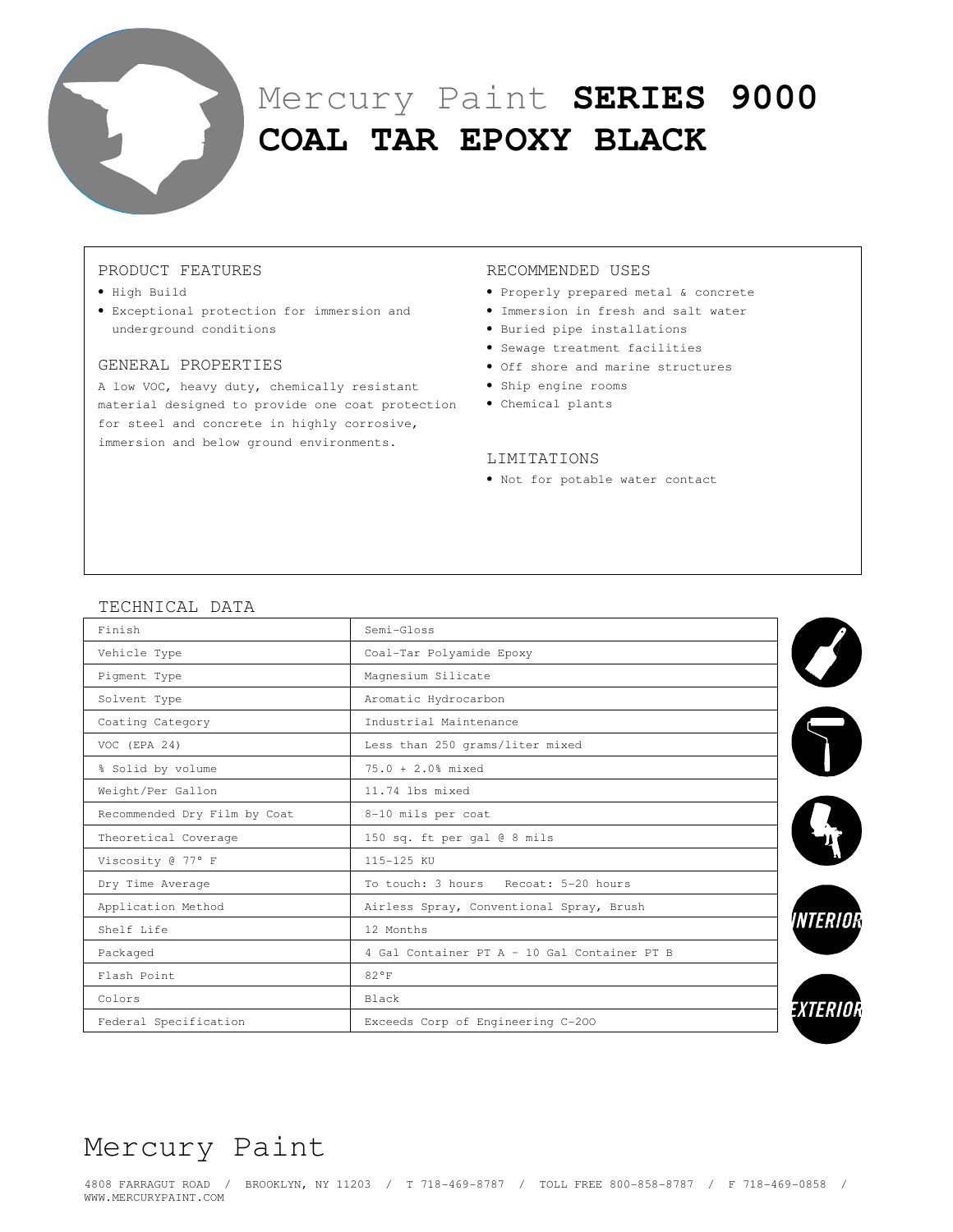#### **SURFACE PREPARATION**

**GENERAL:** Sand blasting is required. All surfaces must be clean, dry and free of oil, grease and other contaminants.

**FERROUS METAL:** 

**For Immersion Service:** SSPC-SP10 Near White Blast For Non Immersion: SSPC-SP6 Commercial Blast

**CONCRETE, CONCRETE BLOCK (CMU):**  Allow new concrete to cure for 28 days. Brush off blast.

#### **APPLICATION CONDITIONS**

|                                                       |                           | <b>MATERIAL   SUBSTRATE</b> | <b>AMBIENT</b> .          | HUMIDITY |
|-------------------------------------------------------|---------------------------|-----------------------------|---------------------------|----------|
| <b>NORMAL</b>                                         | $60^{\circ}-85^{\circ}$ F | $160^\circ - 90^\circ F$    | $60^{\circ}-90^{\circ}$ F | $0 - 85$ |
| <b>MINIMUM</b>                                        | 50°F                      | 35°F                        | 35°F                      | 0응       |
| <b>MAXIMUM</b>                                        | 90°F                      | $120°$ F                    | 120°F                     | 85%      |
| Surface must be dry and at least 5°F above Dew Point. |                           |                             |                           |          |

**SAFETY** 

These materials are designed for application only by professional, trained personnel, using proper equipment under controlled conditions, and are not intended for sale to the general public. Safe application of paints and coatings requires knowledge of equipment, materials and individual training. Directions and precautionary information on both equipment and products should be carefully read and strictly observed for personal safety and property protection. Consideration must be given to eliminate conditions which may generate hazardous atmospheres during spray application or subject operators, or bystanders, to injury or illness. Special precautions must be taken when utilizing spray equipment, particularly airless equipment. High pressure injection of coatings into the skin by airless equipment may cause serious injury, requiring immediate medical attention at a hospital. Treatment advice may be obtained from Poison Centers. Air quality should be maintained with adequate ventilation; applicators can achieve additional protection by wearing respirators and other protective garments such as gloves and overalls. In all cases, wear protective eye equipment. During the application of all coating materials, all flames, welding and smoking must be prohibited. **EXPLOSION PROOF EQUIPMENT MUST BE USED WHEN COATING WITH THESE MATERIALS IN CONFINED AREAS.** 

**APPLICATION EQUIPMENT Conventional spray** – DeVilbiss MBC or JGA, Fluid Tip E, Aircap 78, Air Hose 5/16-3/8", Mat Hose ½" or Binks Equivelent.

**Airless spray** –017-027 Tip, 3/8"-1/2" Material Hose 60° Mesh Manifold Filter 2400-3000 PSI Pressure

**Brush / Roller** - Brushing is only required. For small areas ladle material on. Do not brush out to to a thin film.

#### **MIXING & THINNING**

| Mixing |  |
|--------|--|
|        |  |

**Mixing** Blend for 5 minutes mechanical agitation Allow 5 minutes for sweat in

| Ratio |  | 4 Parts Component A |  |
|-------|--|---------------------|--|
|       |  | 1 Part Component B  |  |
|       |  |                     |  |

**Thinning** Consult Mercury for proper percentage based on environmental conditions.

| Pot life | 45 minutes @ 95°F   |                  |
|----------|---------------------|------------------|
|          | 2 hours $(4.75)$ °F |                  |
|          | 6 Hours             | $0.55^{\circ}$ F |

#### **CURING SCHEDULE**

| Surface<br>Temp.<br>℁<br>50%<br>Relative<br>Humidity | Dry to<br>Handle | Dry to<br>Recoat /<br>Topcoat | Final<br>Cure for<br>Immersion |
|------------------------------------------------------|------------------|-------------------------------|--------------------------------|
| 35                                                   | 26 HOURS         | 44 HRS-6<br>DAYS              | $28 - 32$<br><b>DAYS</b>       |
| 75                                                   | HOURS            | $6-28$ HRS                    | <b>DAYS</b>                    |
| 96                                                   | HOURS            | $3-14$ HRS                    | DAYS<br>5                      |

Curing time varies with surface temperature, air movement, humidity and film thickness. Use above times as estimates only. Coal Tar Coatings DFT with one coat system are 16-20 mils. Two coat system DFT 8-10 mils.

# Mercury Paint

4808 FARRAGUT ROAD / BROOKLYN, NY 11203 / T 718-469-8787 / TOLL FREE 800-858-8787 / F 718-469-0858 / WWW.MERCURYPAINT.COM